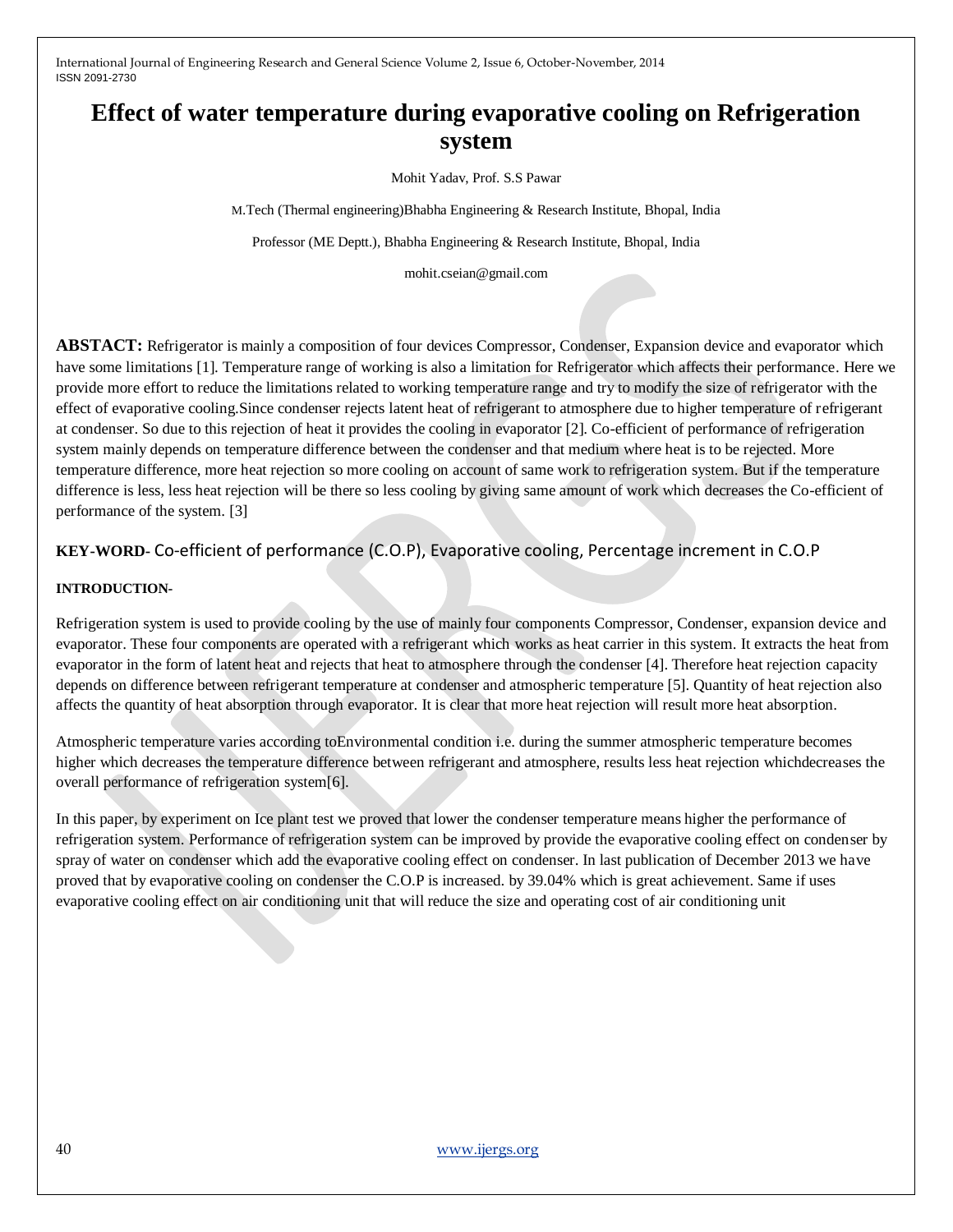

#### **Fig.1. Refrigeration Test Rig**

### **Methodology**

If  $T_1$ ,  $T_2$  temperature of surrounding and temperature of evaporator in case of refrigerator than co-efficient of performance is given by-

 $T_2$ (C.O.P)Ref. = ------------ (A)  $T_1 - T_2$ 

Equation (A) defines that C.O.P of refrigeration system depends on  $T_1$  and  $T_2$ . It means C.O.P of refrigeration system will be higher if  $T_1$  is lower or  $T_2$  is higher. Since lower temperature of evaporator is desirable so we should not increase the temperature of evaporator i.e  $T_2$ . On other hand, we can not reduce the temperature of surrounding i.e  $T_1$ .

So evaporative cooling of condenser is best option of reduce the temperature of water up to wet bulb temperature of air.

For analyses the effect of evaporative cooling we have used following steps –

### **Steps -**

**1)** Fill the tank of ice plant with 10 kg of water and notedown the initial temperature of water and Wattmeter reading .Then start the compressor for 50 minutes.

**2)** Note down the reading, temperatures after

compressor, after condenser, after expansion, and after evaporator water temperature, suction pressure andexhaust pressure when test rig utilized the 0.1Kwh power.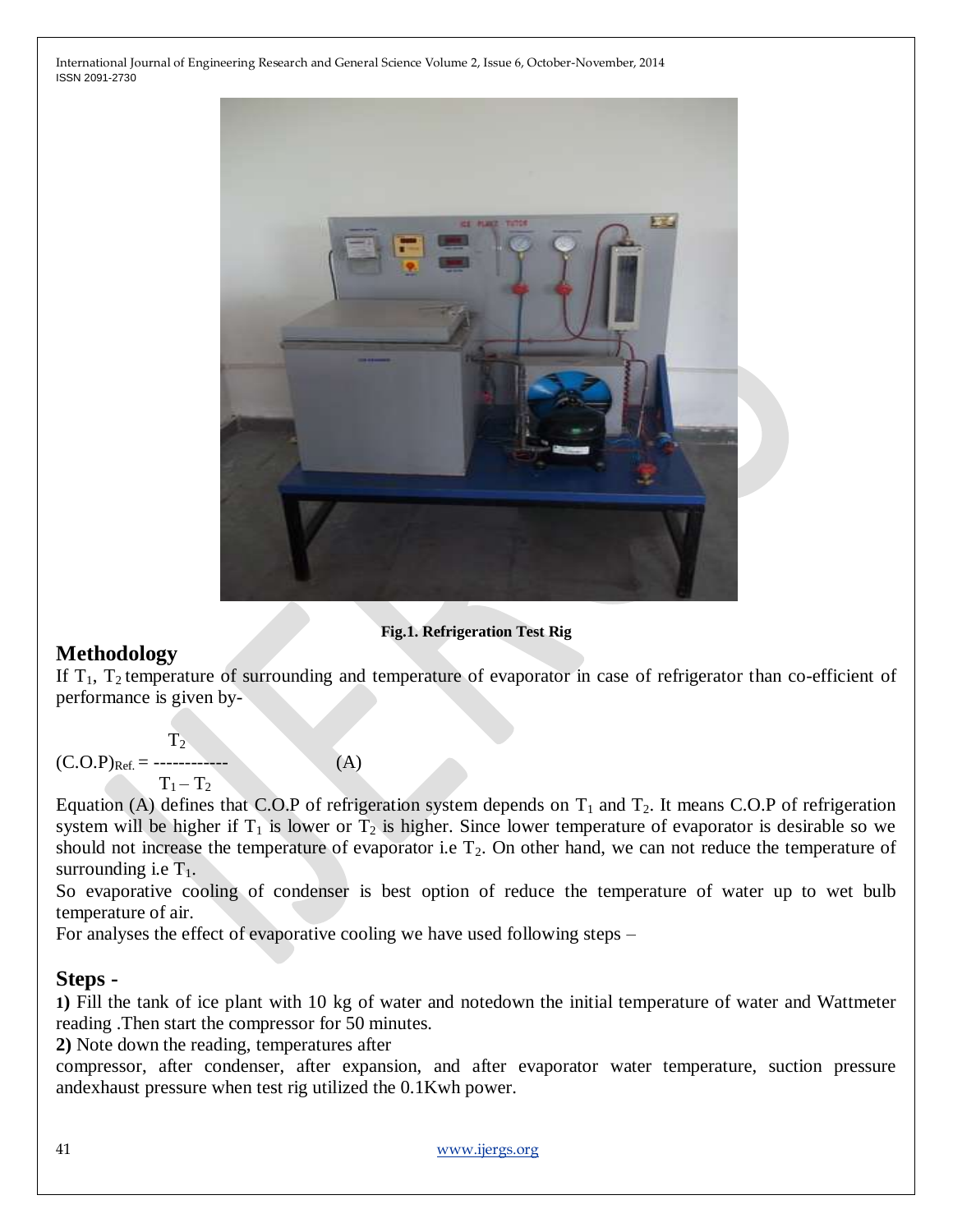**3)** After that spray the water of temperature  $18^{\circ}$ C on condenser and again read the temperatures at previous locations when test rig utilized the 0.1Kwh power.

**4)** Now repeat this procedure for spray water of temperature  $23^{\circ}$ C and  $30^{\circ}$  C.

#### **Results -**

Here Following abbreviations are used:

- $P_1$  = Discharge Pressure
- $P_2$  = Suction pressure
- $T_1$  = Temperature after compressor, <sup>o</sup>C
- $T_2$ = Temperature after condenser, °C
- $T_3$  = Temperature after expansion device, <sup>o</sup>C
- $T_4$  = Temperature after evaporator, °C
- $T_5$  = Water temperature, <sup>o</sup>C

## A) **Refrigeration effect with spray water temperature of**  $18^{0}$  **C**

|       | <b>Before</b> | <b>After 10 Minutes</b> |
|-------|---------------|-------------------------|
|       | 133 psi       | 133 psi                 |
| $P_2$ | $2.2$ psi     | $2.2$ psi               |
|       | 65            | 54                      |
|       | 43            | 36                      |
|       | n             | لہ                      |
|       | 24            |                         |
|       | 19            |                         |

**B**) **Refrigeration effect with spray water temperature of**  $23^{\circ}$  **<b>C** 

|       | <b>Before</b> | <b>After 10 Minutes</b> |
|-------|---------------|-------------------------|
|       |               |                         |
|       | 133.3 psi     | 133.3 psi               |
|       | $2.2$ psi     | $2.2$ psi               |
| $T_1$ | 65            | 60                      |
|       | 40            | 34                      |
|       | 15            |                         |
|       |               |                         |
|       |               |                         |

### **C)** Refrigeration effect with spray water temperature of  $30^{\circ}$  C

|                | <b>Before</b> | <b>After 10 Minutes</b> |
|----------------|---------------|-------------------------|
| $P_1$          | 133.3 psi     | 133.3 psi               |
| P <sub>2</sub> | $2.2$ psi     | $2.2$ psi               |
| $\rm T_1$      | 65            | 60                      |
| T <sub>2</sub> | 40            | 35                      |
| $T_3$          | 16            | 9                       |
| $T_4$          | 30            | 16                      |